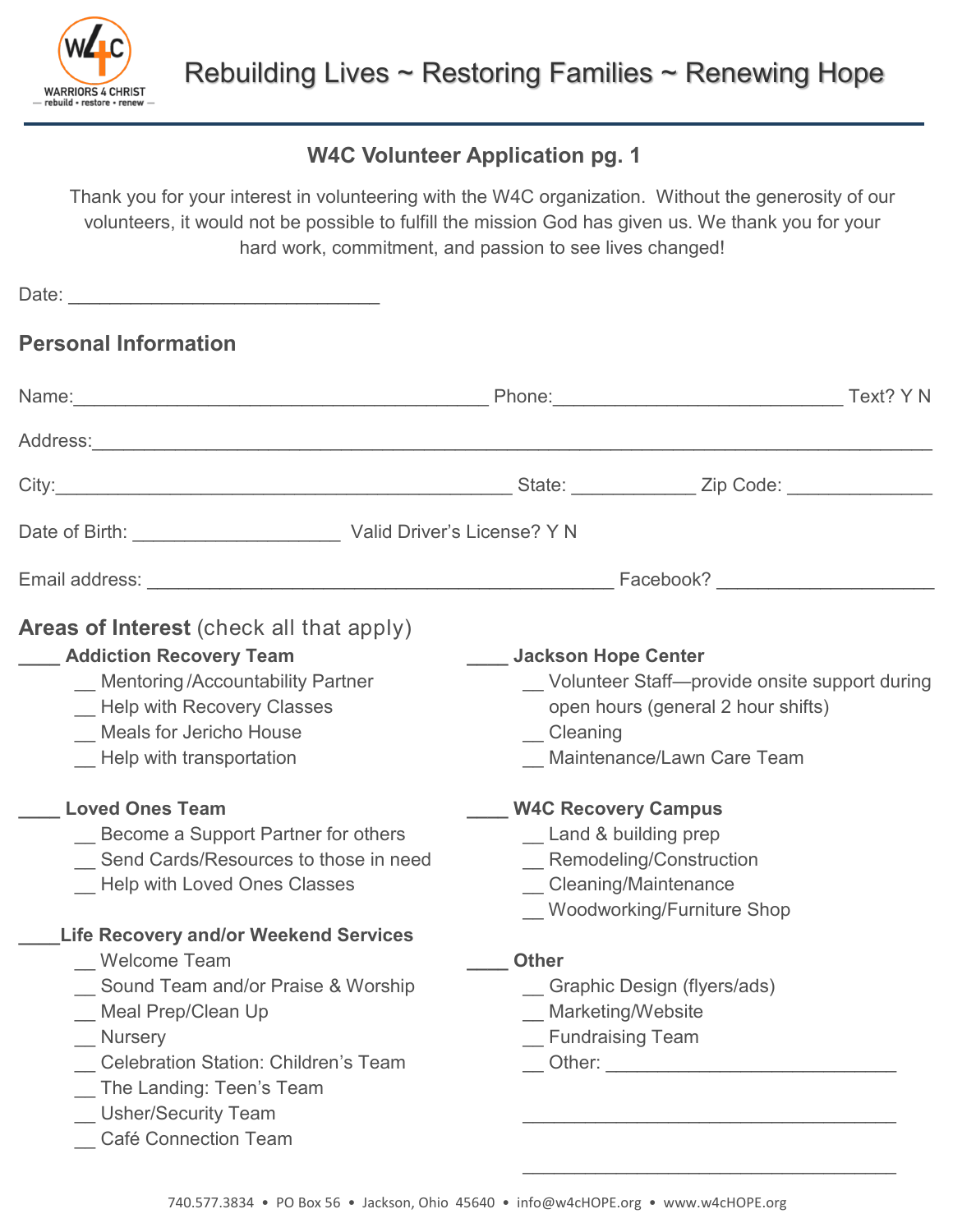

## **W4C Volunteer Application pg. 2**

## *Volunteer Information*

Please describe any experience (personal and/or professional) you have in the volunteer areas you are

interested in: \_\_\_\_\_\_\_\_\_\_\_\_\_\_\_\_\_\_\_\_\_\_\_\_\_\_\_\_\_\_\_\_\_\_\_\_\_\_\_\_\_\_\_\_\_\_\_\_\_\_\_\_\_\_\_\_\_\_\_\_\_\_\_\_\_\_\_\_\_\_\_\_\_\_\_

Please describe the amount of time/days/frequency you are available to volunteer:

Have you ever been convicted of a felony? Y N If yes, please list date of crime and description of conviction:

 $\_$  , and the set of the set of the set of the set of the set of the set of the set of the set of the set of the set of the set of the set of the set of the set of the set of the set of the set of the set of the set of th

 $\_$  , and the set of the set of the set of the set of the set of the set of the set of the set of the set of the set of the set of the set of the set of the set of the set of the set of the set of the set of the set of th

 $\_$  , and the set of the set of the set of the set of the set of the set of the set of the set of the set of the set of the set of the set of the set of the set of the set of the set of the set of the set of the set of th

 $\_$  , and the set of the set of the set of the set of the set of the set of the set of the set of the set of the set of the set of the set of the set of the set of the set of the set of the set of the set of the set of th

 $\_$  , and the set of the set of the set of the set of the set of the set of the set of the set of the set of the set of the set of the set of the set of the set of the set of the set of the set of the set of the set of th

 $\_$  , and the contribution of the contribution of the contribution of the contribution of  $\mathcal{L}_\mathcal{A}$ 

 $\_$  , and the contribution of the contribution of the contribution of the contribution of the contribution of  $\mathcal{L}$ 

 $\_$  ,  $\_$  ,  $\_$  ,  $\_$  ,  $\_$  ,  $\_$  ,  $\_$  ,  $\_$  ,  $\_$  ,  $\_$  ,  $\_$  ,  $\_$  ,  $\_$  ,  $\_$  ,  $\_$  ,  $\_$  ,  $\_$  ,  $\_$  ,  $\_$  ,  $\_$  ,  $\_$  ,  $\_$  ,  $\_$  ,  $\_$  ,  $\_$  ,  $\_$  ,  $\_$  ,  $\_$  ,  $\_$  ,  $\_$  ,  $\_$  ,  $\_$  ,  $\_$  ,  $\_$  ,  $\_$  ,  $\_$  ,  $\_$  ,

 $\_$  ,  $\_$  ,  $\_$  ,  $\_$  ,  $\_$  ,  $\_$  ,  $\_$  ,  $\_$  ,  $\_$  ,  $\_$  ,  $\_$  ,  $\_$  ,  $\_$  ,  $\_$  ,  $\_$  ,  $\_$  ,  $\_$  ,  $\_$  ,  $\_$  ,  $\_$  ,  $\_$  ,  $\_$  ,  $\_$  ,  $\_$  ,  $\_$  ,  $\_$  ,  $\_$  ,  $\_$  ,  $\_$  ,  $\_$  ,  $\_$  ,  $\_$  ,  $\_$  ,  $\_$  ,  $\_$  ,  $\_$  ,  $\_$  ,

Please describe how you have been impacted by addiction:

Do you have a relationship with Jesus Christ? \_\_\_\_\_\_\_\_\_\_\_\_\_\_\_\_\_\_\_\_\_\_\_\_\_\_\_\_\_\_\_\_\_\_

If so, in your own words, please briefly describe your relationship with Jesus Christ:

Please describe your desire to volunteer with W4C: